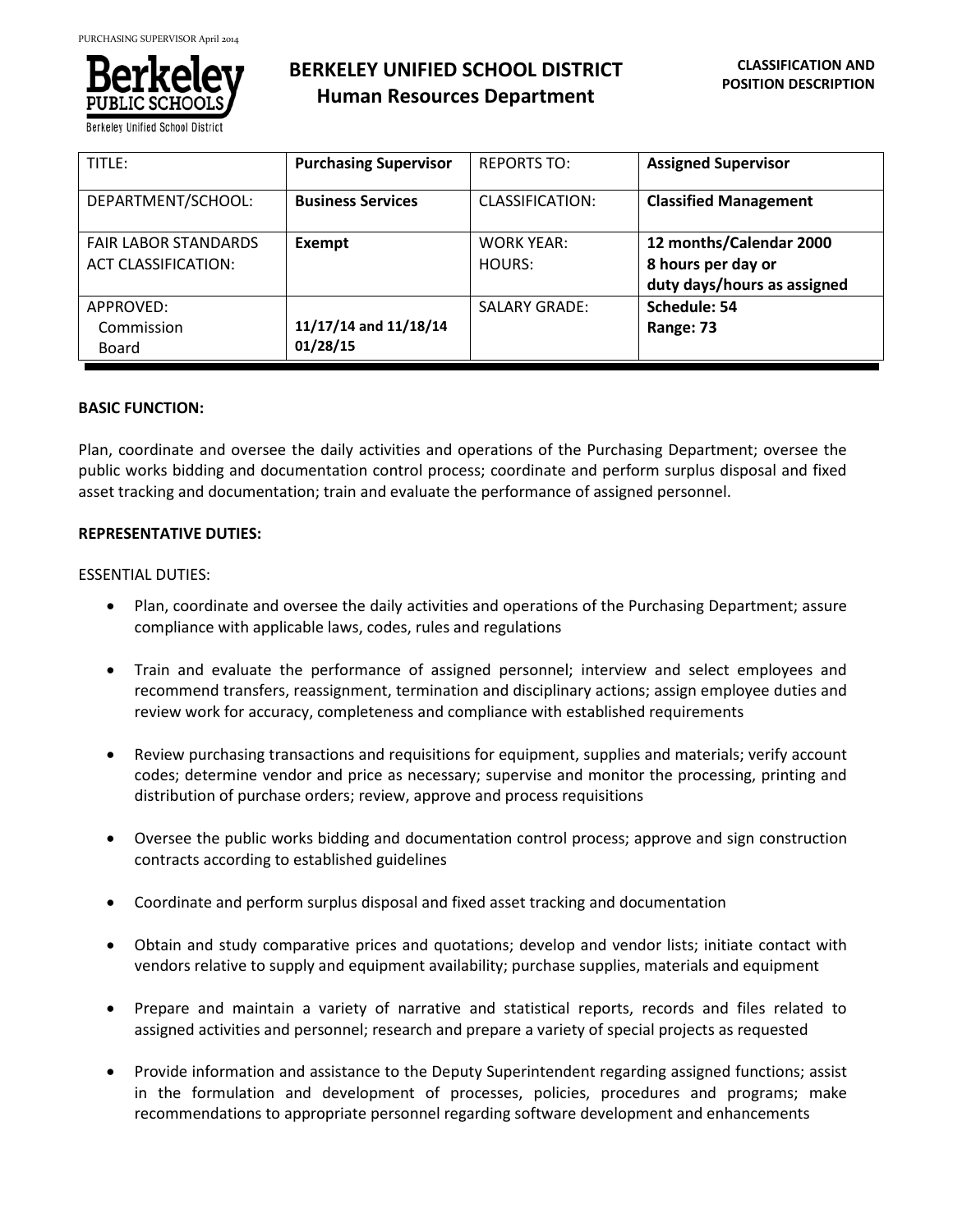- Communicate with other administrators, personnel and outside organizations to coordinate activities and programs, resolve issues and conflicts and exchange information; serve as a technical resource and resolve issues regarding product sourcing, safety, discrepancies, accounting payable issues, fixed asset, surplus disposal and public works bidding processes
- Operate a computer and assigned software programs; operate other office equipment as assigned; drive a vehicle to various locations as needed
- Attend various meetings as assigned and make presentations; serve on assigned user groups or committees; maintain current knowledge of and interpret applicable laws, codes, rules and regulations
- Supervise and provide back-up for USPS mail processing activities
- Participate in the preparation of the department budget; analyze and review budgetary and financial data; control and authorize expenditures in accordance with established limitations

# OTHER DUTIES:

Perform related duties as assigned

## **KNOWLEDGE AND ABILITIES:**

## KNOWLEDGE OF:

Planning, organization and supervision of the Purchasing Department Principles, methods, practices and procedures of purchasing Sources of supply, commodity markets, marketing practices and commodity pricing methods and discounts Automated and manual record-keeping practices Budget preparation and control Oral and written communication skills Principles and practices of supervision and training Applicable laws, codes, regulations, policies and procedures Operation of a computer and assigned software Interpersonal skills using tact, patience and courtesy Report preparation techniques ABILITY TO: Plan, coordinate and oversee the daily activities and operations of the Purchasing Department Oversee the public works bidding and documentation control process

Coordinate and perform surplus disposal and fixed asset tracking and documentation

- Train and evaluate the performance of assigned personnel
- Interpret market prices and trends
- Revise and adopt work procedures and software systems to meeting changing needs
- Plan and schedule buying activities for greatest efficiency and service
- Communicate effectively both orally and in writing
- Interpret, apply and explain laws, rules, regulations, policies and procedures
- Analyze situations accurately and adopt an effective course of action
- Meet schedules and time lines
- Work independently with little direction
- Plan and organize work
- Prepare comprehensive narrative and statistical reports